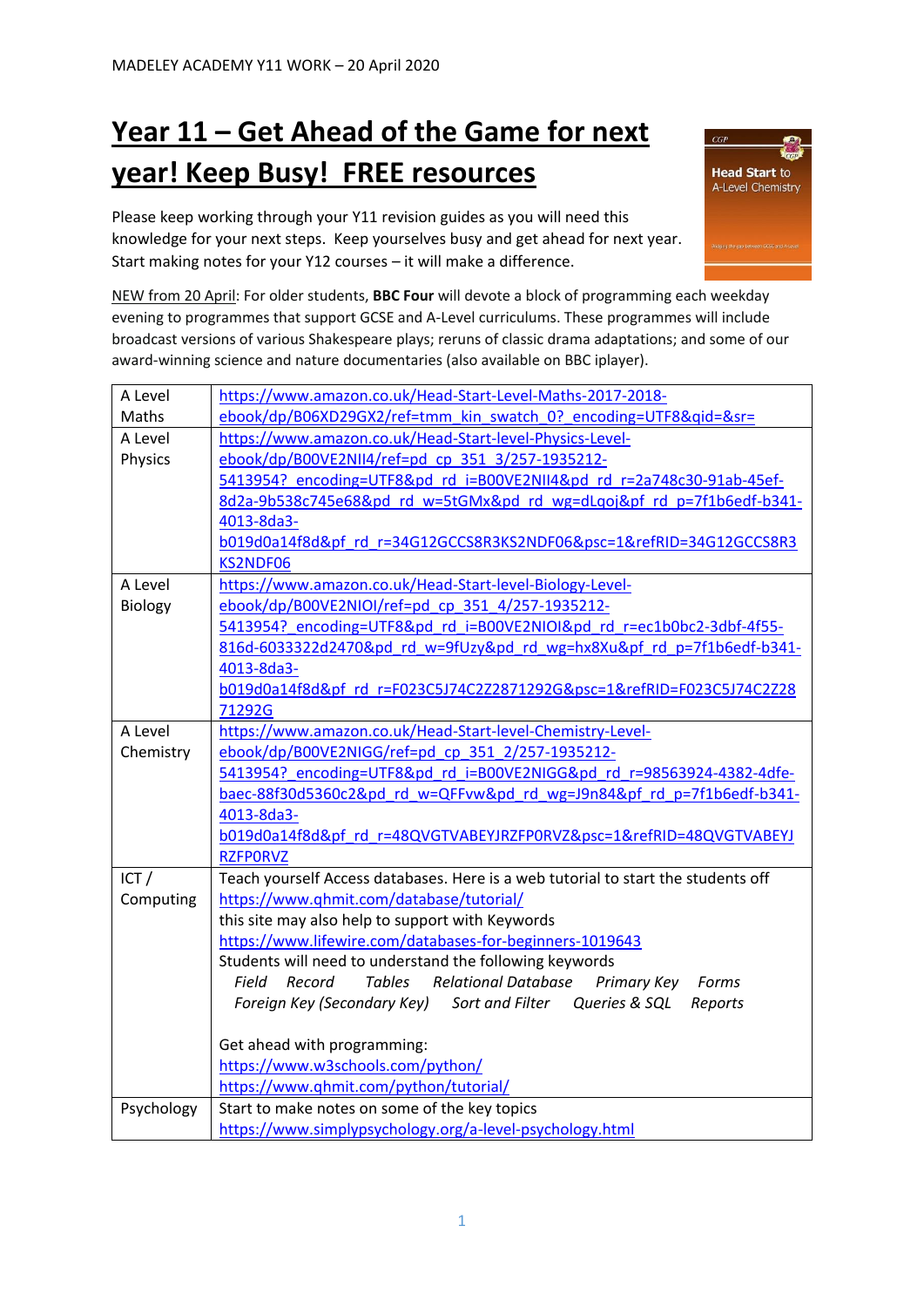| Health &        | You need to know the roles of a wide range of health professionals within the NHS    |  |  |  |
|-----------------|--------------------------------------------------------------------------------------|--|--|--|
| Social Care     | so can use this website to start researching. Make notes on each of the different    |  |  |  |
|                 | roles. www.stepintothenhs.nhs.uk/careers                                             |  |  |  |
|                 |                                                                                      |  |  |  |
|                 | Watch these programmes and make notes:                                               |  |  |  |
|                 | Babies : their wonderful world - BBC. Explores how the first 2 years of life         |  |  |  |
|                 | shapes the adults we become. Infancy development/lifestages                          |  |  |  |
|                 | The secret life of 4 and 5 year olds - Channel 4. Great for looking at               |  |  |  |
|                 | childhood development/lifestages (especially socialisation skills)                   |  |  |  |
|                 | Old people's home for 4 year olds - Channel 4. How the company of 4 year             |  |  |  |
|                 | olds helped to improve the mood, mobility and memory of the elderly.                 |  |  |  |
|                 |                                                                                      |  |  |  |
|                 | Lifestages.                                                                          |  |  |  |
| <b>Business</b> | Students could start to watch videos on tutor2u and make notes on finance topics     |  |  |  |
|                 | and marketing topics.                                                                |  |  |  |
|                 | https://www.tutor2u.net/business/collections/business-maths (all videos down to      |  |  |  |
|                 | calculating budget variance)                                                         |  |  |  |
|                 |                                                                                      |  |  |  |
|                 | https://www.tutor2u.net/business/collections/aga-a-level-business-study-notes-3-     |  |  |  |
|                 | 3-decision-making-to-improve-marketing-performance                                   |  |  |  |
|                 | read and make notes before attempting quizzes.                                       |  |  |  |
| Sociology       | Start to make notes on some of the key topics                                        |  |  |  |
|                 | https://www.sociologystuff.com/A-level-Sociology-Resources                           |  |  |  |
| Sport           | Attached are the websites that will be useful for students to prepare themselves for |  |  |  |
|                 | the Unit 1 Anatomy & Physiology exam. Make notes on these topics:                    |  |  |  |
|                 | https://adamknight1988.wixsite.com/bteclevel3/skeletal-system                        |  |  |  |
|                 | https://adamknight1988.wixsite.com/bteclevel3/types-of-muscles                       |  |  |  |
|                 | https://adamknight1988.wixsite.com/bteclevel3/respiratory-system                     |  |  |  |
|                 | https://adamknight1988.wixsite.com/bteclevel3/the-heart                              |  |  |  |
|                 | https://adamknight1988.wixsite.com/bteclevel3/long-term-responses-of-exercise        |  |  |  |
| D tech          | Work through Collins DT GCSE Revision guide and sample questions. You need all       |  |  |  |
|                 | this knowledge for the A Level course.                                               |  |  |  |
|                 | Watch 'How to Make' series BBC4/iplayer                                              |  |  |  |
| English         | Read The Great Gatsby - F. Scott Fitzgerald (both English courses)                   |  |  |  |
|                 | A Level Lit: Read A Streetcar Named Desire - Tennessee Williams                      |  |  |  |
|                 | A Level Lang/Lit - Non-fiction and spoken texts:                                     |  |  |  |
|                 | See anthology - https://www.ocr.org.uk/Images/480988-anthology-of-non-fiction-       |  |  |  |
|                 | and-spoken-texts.pdf                                                                 |  |  |  |
| History         | Students can use BBC Bitesize for the Cold War - make notes on this as it is vital   |  |  |  |
|                 | underpinning knowledge                                                               |  |  |  |
|                 | https://www.bbc.co.uk/bitesize/guides/z3h9mnb/revision/1                             |  |  |  |
|                 | https://www.bbc.co.uk/bitesize/guides/zxds4j6/revision/1                             |  |  |  |
|                 | https://www.bbc.co.uk/bitesize/guides/zgds4j6/revision/1                             |  |  |  |
|                 | https://www.bbc.co.uk/bitesize/guides/zq63b9q/revision/1                             |  |  |  |
|                 |                                                                                      |  |  |  |
| Geography       |                                                                                      |  |  |  |
| AS Level        | Exam Board: AQA (https://www.aqa.org.uk/subjects/geography/as-and-a-                 |  |  |  |
| Geography:      | level/geography-7036)                                                                |  |  |  |
| Prep for Year   |                                                                                      |  |  |  |
| 11 students     |                                                                                      |  |  |  |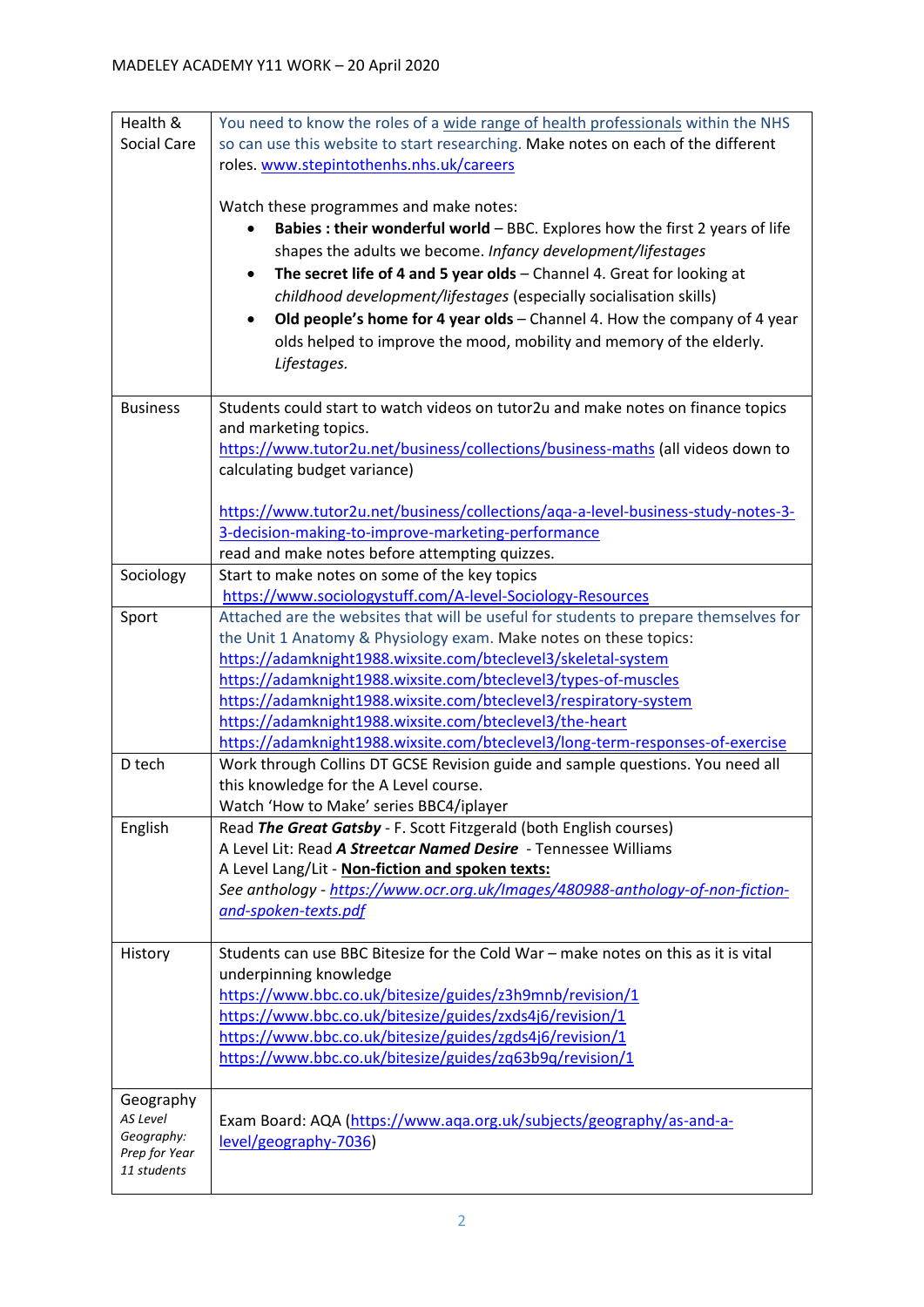|                    | AS Contents taught at Madeley Academy Highlighted. highlighted):                                                                                                      |                                                                                      |  |  |
|--------------------|-----------------------------------------------------------------------------------------------------------------------------------------------------------------------|--------------------------------------------------------------------------------------|--|--|
|                    | Component 1: Physical geography and<br>people and the environment                                                                                                     | Component 2: Human geography and<br>geography fieldwork investigation                |  |  |
|                    | What's assessed                                                                                                                                                       | What's assessed                                                                      |  |  |
|                    | Section A: either Water and carbon cycles or                                                                                                                          | Section A: Changing places                                                           |  |  |
|                    | Coastal systems and landscapes or Glacial<br>systems and landscapes                                                                                                   | Section B: Geography fieldwork investigation<br>and geographical skills              |  |  |
|                    | Section B: either Hazards or Contemporary<br>urban environments                                                                                                       |                                                                                      |  |  |
|                    | How it's assessed                                                                                                                                                     | How it's assessed                                                                    |  |  |
|                    | Written exam: 1 hour 30 minutes<br>80 marks                                                                                                                           | Written exam: 1 hour 30 minutes<br>80 marks                                          |  |  |
|                    | 50% of AS                                                                                                                                                             | 50 % of AS                                                                           |  |  |
| Topic:<br>Water &  | Earth Systems - Read about cycles on Earth<br>1.<br>https://eo.ucar.edu/kids/green/cycles1.htm                                                                        |                                                                                      |  |  |
| Carbon             | Water Cycle – on computer or paper, create an annotated diagram of the water<br>2.<br>cycle. Include these key terms: Precipitation, Interception store, Throughfall, |                                                                                      |  |  |
| Cycle              | Stemflow, Infiltration, Soil storage, Vegetation storage, Transpiration,                                                                                              |                                                                                      |  |  |
|                    |                                                                                                                                                                       | Infiltration, Surface storage, Evapotranspiration, Overland flow/sheet flow,         |  |  |
|                    |                                                                                                                                                                       | Throughflow, Percolation, Groundwater store and flow, Channel flow, Run off          |  |  |
|                    | 3.                                                                                                                                                                    | Carbon Cycle - Read this article and make a list of key terms and definitions.       |  |  |
|                    | http://globecarboncycle.unh.edu/CarbonCycleBackground.pdf                                                                                                             |                                                                                      |  |  |
|                    | Carbon Cycle - Watch the short video presentation and create either a<br>4.                                                                                           |                                                                                      |  |  |
|                    | powerpoint presentation or poster about the Carbon Cycle.                                                                                                             |                                                                                      |  |  |
|                    | https://ed.ted.com/lessons/the-carbon-cycle-nathaniel-manning                                                                                                         |                                                                                      |  |  |
|                    | 5.                                                                                                                                                                    | Climate Change - Watch the Met Office video and make notes about climate             |  |  |
|                    | feedbacks. https://www.youtube.com/watch?v=363HhzYzJlA                                                                                                                |                                                                                      |  |  |
| Construction       | Make notes on the following:                                                                                                                                          |                                                                                      |  |  |
|                    | https://www.constructiontips.co.in/building-materials/ this link offers some                                                                                          |                                                                                      |  |  |
|                    | information on various materials used in construction.                                                                                                                |                                                                                      |  |  |
|                    | https://www.concretecentre.com/ concrete centre with webinars offers further<br>details on this commonly used material.                                               |                                                                                      |  |  |
|                    |                                                                                                                                                                       | https://www.self-build.co.uk/ read to improve knowledge on the broader spectrum      |  |  |
|                    | of construction and the associated works.                                                                                                                             |                                                                                      |  |  |
| Art                |                                                                                                                                                                       | This is a list of websites that can be used to give guidance and examples of Artwork |  |  |
|                    | for the A' Level course, or can give inspiration and ideas for projects and                                                                                           |                                                                                      |  |  |
|                    | techniques.                                                                                                                                                           |                                                                                      |  |  |
|                    | https://www.studentartguide.com/                                                                                                                                      |                                                                                      |  |  |
|                    | http://www.juliastubbs.co.uk/index.html                                                                                                                               |                                                                                      |  |  |
|                    | https://www.tate.org.uk/art/student-resource/exam-help                                                                                                                |                                                                                      |  |  |
|                    | https://www.bbc.co.uk/bitesize/subjects/z8tnvcw                                                                                                                       |                                                                                      |  |  |
|                    | https://www.thisiscolossal.com/                                                                                                                                       |                                                                                      |  |  |
| Performing<br>Arts | <b>BTEC Performing Arts</b>                                                                                                                                           |                                                                                      |  |  |
|                    |                                                                                                                                                                       | Start to build your knowledge for next year's course by researching four key         |  |  |
|                    | practitioners. Follow the links and make notes from                                                                                                                   |                                                                                      |  |  |
|                    | reading/watching/exploring the resources.                                                                                                                             |                                                                                      |  |  |
|                    |                                                                                                                                                                       |                                                                                      |  |  |
|                    |                                                                                                                                                                       |                                                                                      |  |  |
|                    |                                                                                                                                                                       |                                                                                      |  |  |